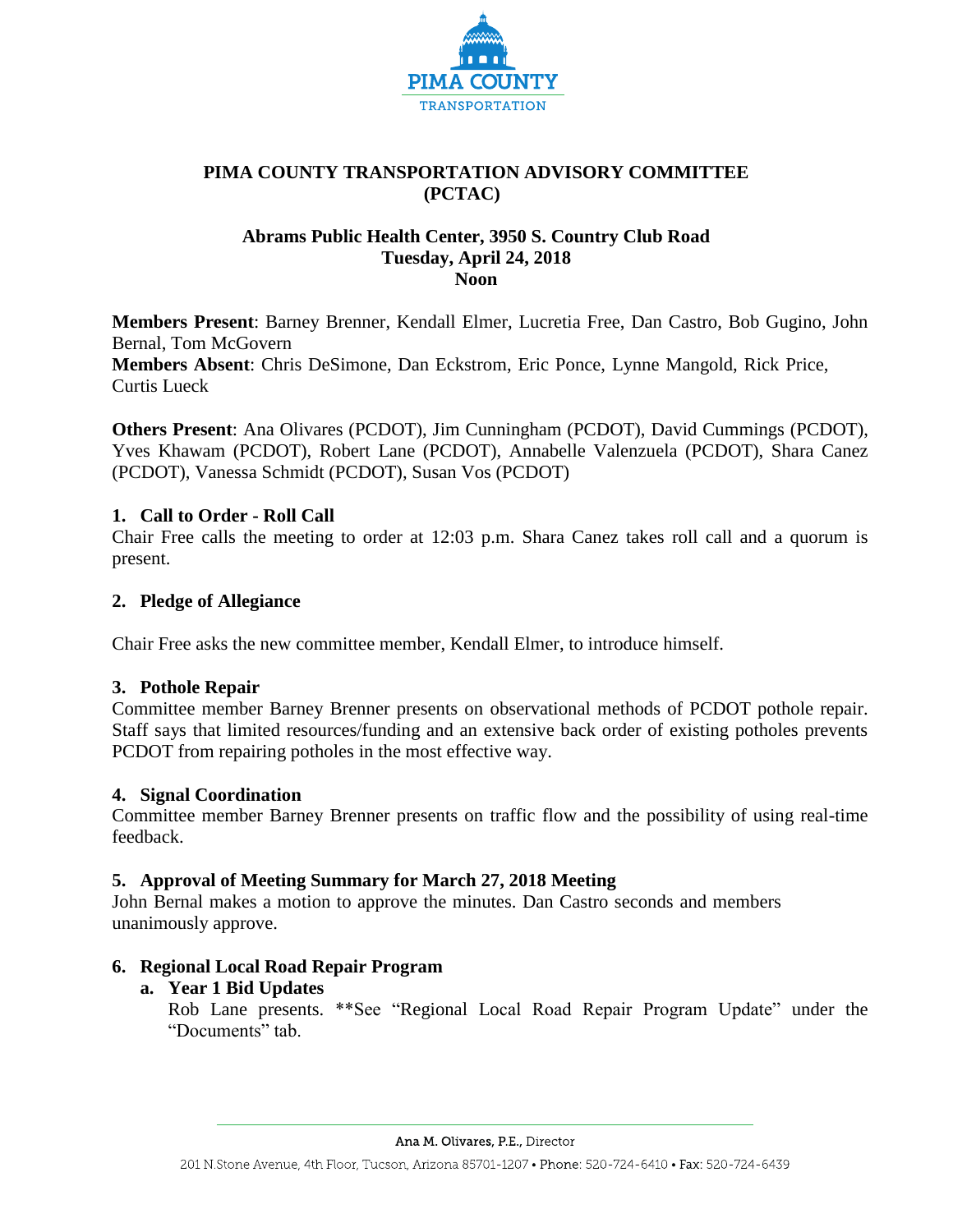#### **b. Year 2 Bid Plan**

Ana Olivares presents. \*\*See "Regional Local Road Repair Program Update" under the "Documents" tab.

#### **7. \$16 Million HURF 1997 Bonds**

Ana Olivares presents. Staff prepared a draft list of projects and Bond Advisory Committee approved the recommendations. At the April 17, 2018 meeting, the Pima County Board of Supervisors (BOS) approved the reallocation of \$16 Million to go towards Pavement Preservation. \*\*See "\$16 Million Collector/Arterial Pavement Repair FY 19 and FY 20 Recommended Roadways" under the "Documents" tab.

#### **8. Sales Tax Committee and Legislative Update**

Carmine DeBonis presents. The aforementioned list includes high traffic volume roadways in failed condition. Staff generated the list using input from the committee and citizens who had spoken with the committee. The ultimate goal involves initiating projects and completing all necessary work as soon as possible.

Staff is currently refining a 10-year road repair plan that involves repairing all roads to a fair or better condition within unincorporated Pima County. The estimated funding amount fluctuates slightly as staff works out the details of the plan. At the April 17, 2018 meeting, the BOS received two items to consider related to the proposed sales tax; an ordinance that details how funds are to be used and a resolution that would enact a sales tax. Passage of a sales tax requires unanimous approval from the BOS. In the draft ordinance and resolution, County Administrator, Chuck Huckelberry, recommends that one hundred percent of funding go to road repair if a sales tax were to be enacted. Mr. Huckelberry also believes that cities and towns should share the funding based on population and that the plan be subject to an audit by the Attorney General and/or the Regional Transportation Authority (RTA). The recommendation also includes the reduction of property tax as well as using over \$50 Million in general funds to help low-income households. This topic will be presented to the BOS on May  $1<sup>st</sup>$ . On May  $15<sup>th</sup>$ , there will be a public hearing and a vote by the BOS on the Sales Tax Implementation Plan Ordinance which does not require a unanimous vote from the board. On June 19<sup>th</sup>, the BOS will vote on the resolution levying the sales tax.

Senate Bill 1147 allows the RTA to increase their tax rate to a full one percent that will include road maintenance. Currently, the RTA's half-cent tax is used for road construction alone. This bill is currently awaiting hearing in the Rules Committee. House Bill 2166 passed the Senate. This authorizes ADOT to impose a registration fee to help fund the Department of Public Services. This fee would generate about \$140 Million to be used for the restoration of Highway User Revenue Funds (HURF) to jurisdictions throughout the state.